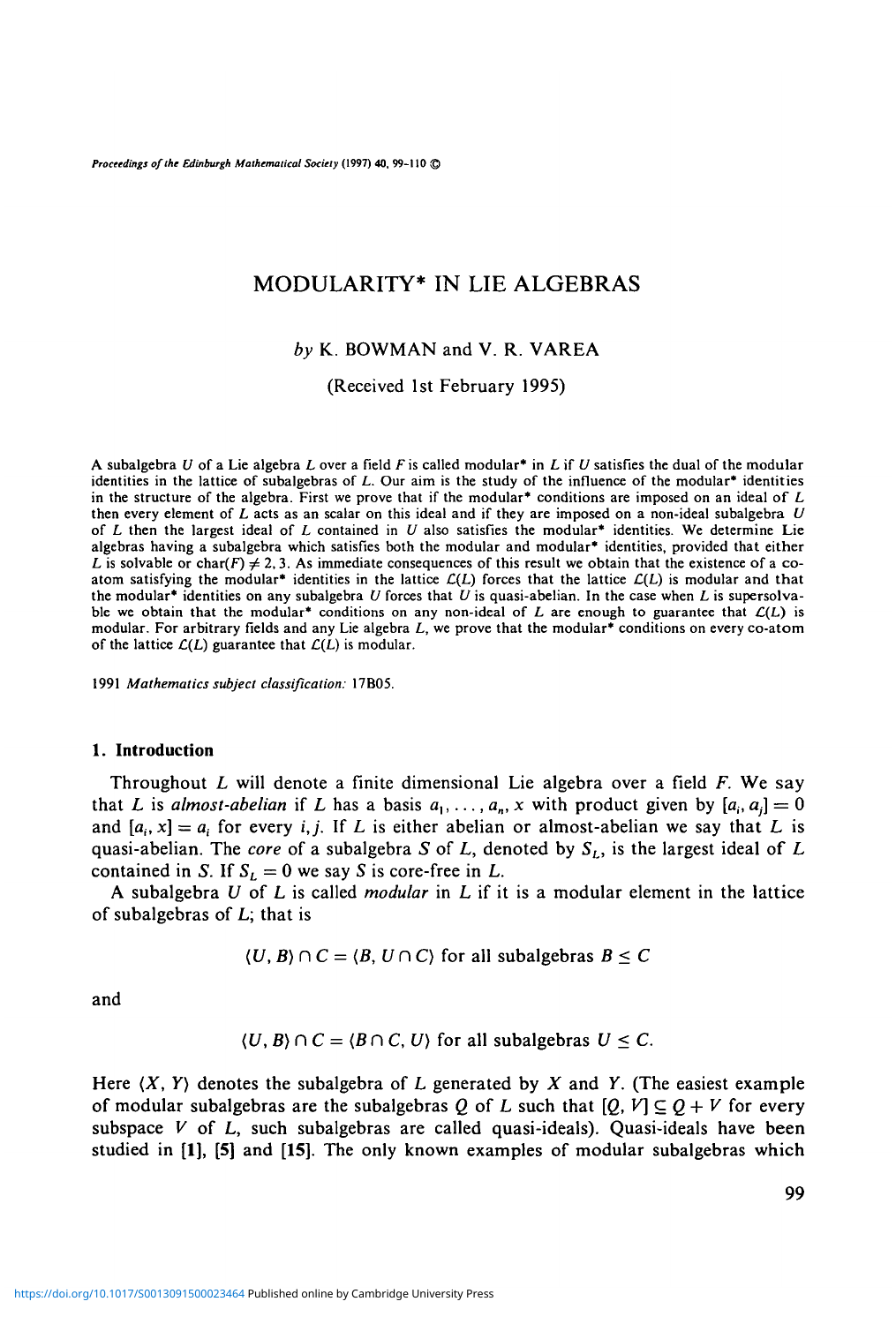are not quasi-ideals are the one dimensional subalgebras of the three dimensional non-split simple Lie algebras and the standard maximal subalgebra of the hamiltonian Lie algebra  $H(2:1: \Phi(y))^2$  (see [16]).

Although many properties of modular subalgebras have been obtained (see  $[2, 6, 7]$ , 13, 14, **16])** the general problem of determining the Lie algebras with modular subalgebras is still open. One of the known results is that every modular subalgebra *U* of L is a quasi-ideal of L, except when *L* is three dimensional non-split simple, provided that either L is solvable or char( $F$ ) = 0 or L is restricted and F is algebraically closed of characteristic  $p > 7$  (see [16]). So, under the cited conditions, if U is core-free and modular in *L* then L is either almost-abelian, three-dimensional non-split simple or a Zassenhaus algebra (see [1]). For perfect fields of characteristic different from two or three, it is also known that if a minimal subalgebra *A* of L is modular then either *A*  $\triangleleft$  *L* or *L* is either almost-abelian or three dimensional non-split simple (see [13]) and that if a rank one simple subalgebra of *L* is modular then it must be an ideal of L (see [15]).

The modular condition can be dualised to give, a subalgebra *U* of *L* is called *modular\** in L if

$$
\langle U, B \rangle \cap C = \langle B, U \cap C \rangle \text{ for all subalgebras } B \leq C
$$

and

$$
\langle U \cap B, C \rangle = \langle B, C \rangle \cap U \text{ for all subalgebras } C \leq U.
$$

Modular\* subalgebras have been introduced in [3]. Note that if *U* is a maximal subalgebra of L and modular\* in L then *U* is modular in *L.* Dually, every minimal subalgebra of *L* which is modular in *L* is modular\*.

The easiest example of subalgebras satisfying the modular\* identities are the subalgebras U such that  $\langle u, S \rangle = ((u)) + S$  for every subalgebra S of L and  $u \in L$ , where  $((u))$  denotes the subspace of L generated by u; in other words, the subalgebras U such that  $((u))$  is a quasi-ideal of L for every  $u \in U$  (these subalgebras will be called strong quasi-ideals). We will say that an ideal N of L is a strong ideal if ((a)) is an ideal of L for every  $a \in N$ . We have the following chains of implications:

> strong ideal  $\implies$  strong quasi-ideal  $\implies$  modular\* *a-*⇓ ideal *=>* quasi-ideal modular

In this paper, first we characterize quasi-ideals which are modular\* and cores of modular<sup>\*</sup> subalgebras. We show that if a quasi-ideal is modular<sup>\*</sup> in  $L$  then either it is a strong ideal or *L* is almost-abelian. We prove that the core of a modular\* subalgebra of L is also modular\* and it is a strong ideal. We are able to characterize Lie algebras having subalgebras which are both modular and modular\*, in the cases when either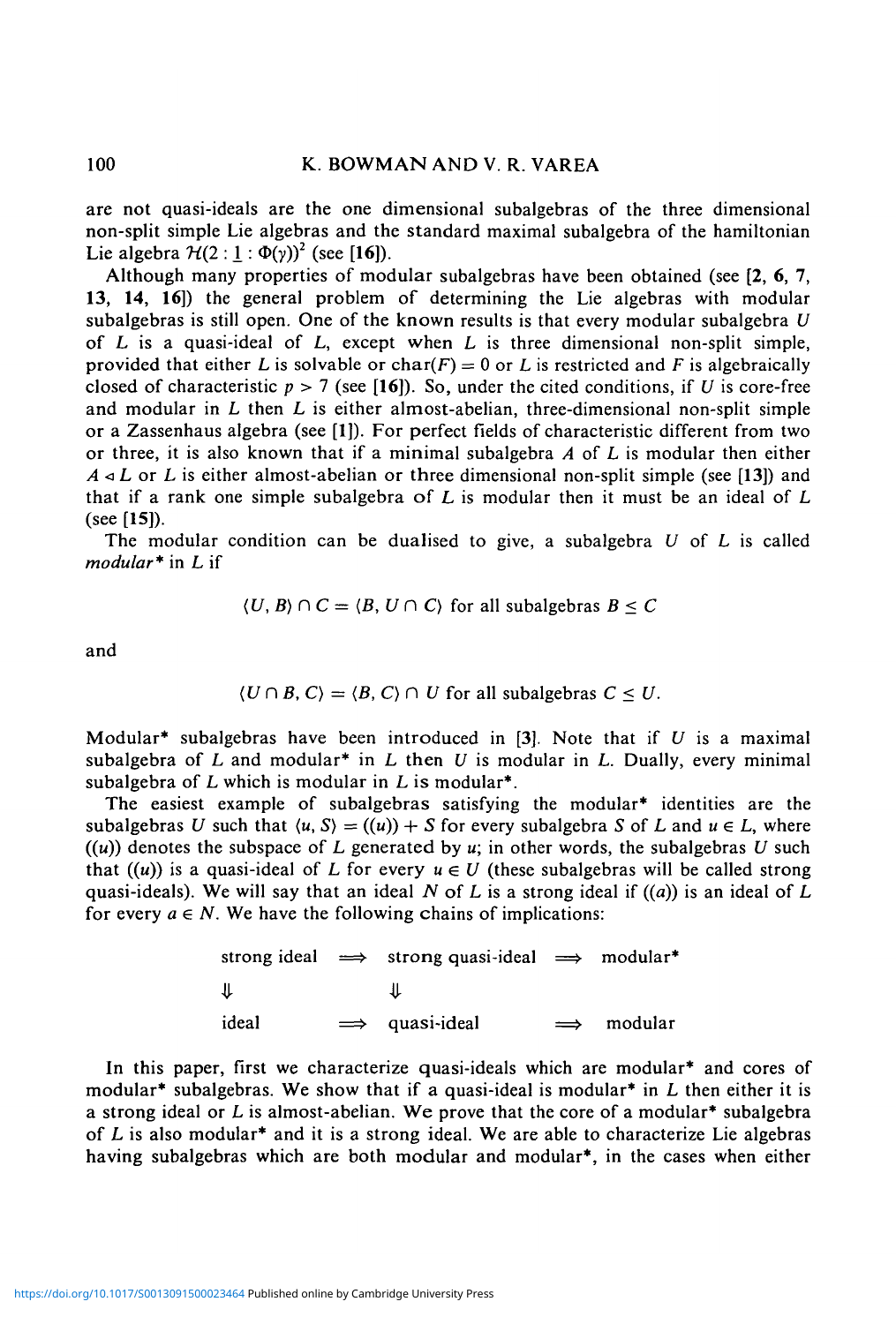## MODULARITY\* IN LIE ALGEBRAS 101

char(F)  $\neq$  2,3 or *L* is solvable. Then, as maximal and modular<sup>\*</sup> subalgebras are modular, Lie algebras having a maximal and modular\* subalgebra will be determined. After that, we will be able to obtain that every modular\* subalgebra must be quasiabelian, in those cases. In the general case, we obtain that the modular\* conditions on every maximal subalgebra of L force that the  $\mathcal{L}(L)$  is modular. Some similar questions have been looked at by Towers in **[11],** however the approach is quite different.

It is known that for fields of characteristic different from two or three, the lattice  $\mathcal{L}(L)$  is modular if and only if L is either quasi-abelian or a  $\mu$ -algebra (this means that every proper subalgebra of L is one dimensional), see [9] or [18, Corollary 5]. If *F* is perfect and char(F)  $\neq$  2, 3 then every  $\mu$ -algebra is three dimensional non-split simple (see [6, Proposition 1]).

Finally in this section we give two easy lemmas that will be useful throughout this paper.

**Lemma 1.1.** *If* N is a proper subalgebra of L for which  $[n, x] \in ((n))$  for some  $n \in N$ *and all*  $x \in L - N$ *, then*  $((n))$  *is an ideal of L.* 

**Proof.** Let  $m \in N$ . Then  $m + x \notin N$ , so  $[n, m + x] \in ((n))$ , whence  $[n, m] \in ((n))$ .

**Lemma 1.2.** *If Q is a proper subalgebra of L for which*  $[q, x] \in ((q)) + ((x))$  *for some*  $q \in Q$  and all  $x \in L - Q$ , then  $((q))$  is a quasi-ideal of L.

**Proof.** Let  $r \in Q$ . Then  $r + x \notin Q$ , so  $[q, r + x] \in ((q)) + ((r + x))$ , whence  $[q, r] \in$  $\{(q) + ((r)) + ((x))\} \cap Q = ((q)) + ((r)).$ 

### **2. Quasi-ideals and modular\* subalgebras**

We begin studying relationships between quasi-ideals and modular\* subalgebras. Examples of modular\* which are not strong quasi-ideals are the following: (i) every proper subalgebra of a three dimensional non-split simple Lie algebra, (ii) every one dimensional subalgebra of L contained in A, being  $L = A + ((x))$  where A is an abelian minimal ideal of *L.* We note that the subalgebras cited in (i) and (ii) above are not quasi-ideals.

**Lemma 2.1.** *An ideal N of a Lie algebra L is a strong ideal if and only if N is abelian and each element of L acts as a scalar on N.*

**Proof.** Suppose that N is a strong ideal. We may assume dim  $N > 1$ . Let x, x' be linearly independent elements of *N*. We see that  $[x, x'] \in ((x)) \cap ((x')) = 0$ . This yields that N is abelian. Moreover, for each element  $y \in L - N$ , we have  $[x, y] = \lambda x, x'y = \mu x'$  and  $[x + x', y] = \alpha(x + x')$ , where  $\lambda, \mu, \alpha \in F$ . This yields that  $\lambda = \mu$ . Therefore each element of  $L - N$  acts a scalar on N. The converse is clear.  $\square$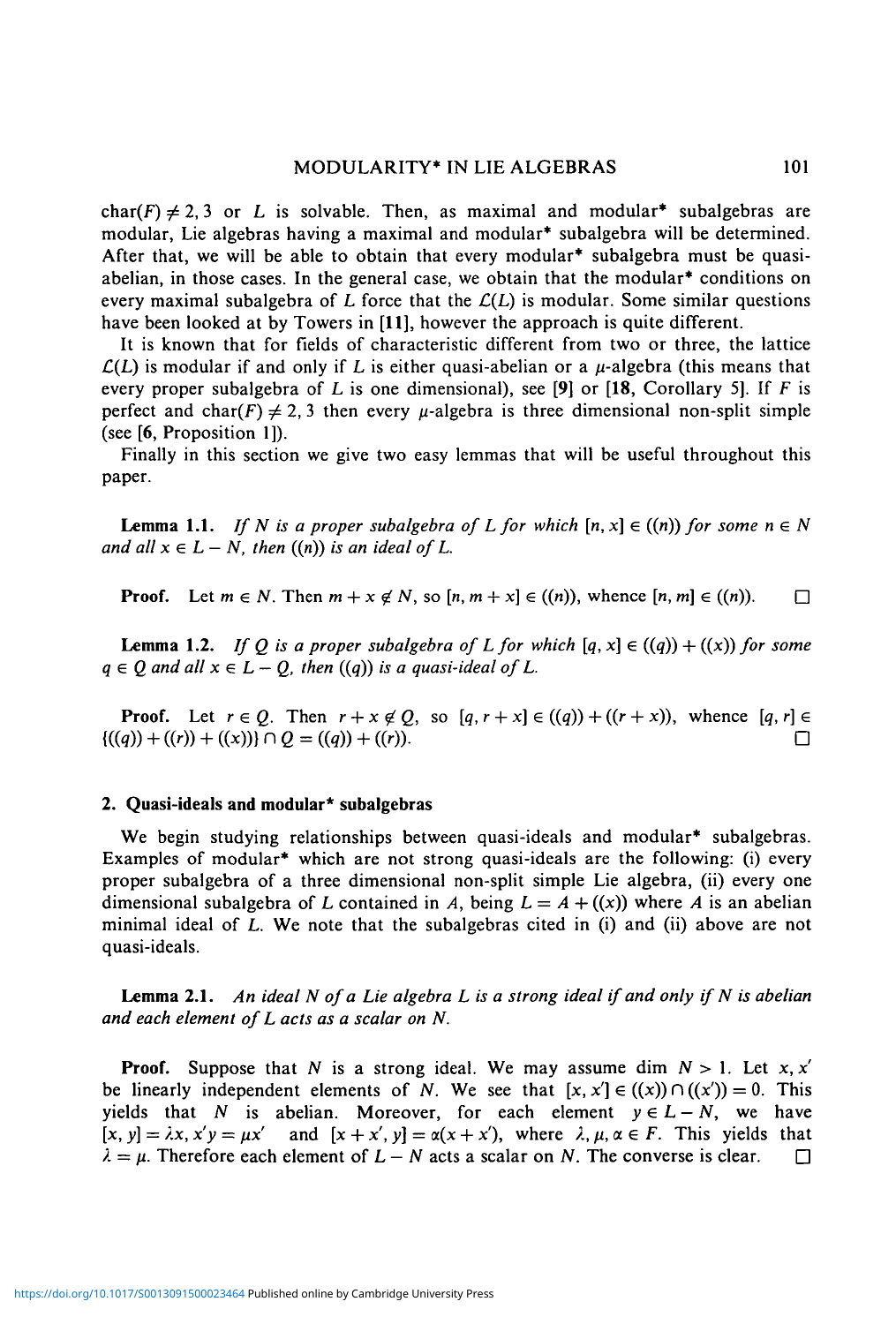**Lemma 2.2.** *If Q is a strong quasi-ideal of L, then either Q is a strong ideal or L is almost-abelian.*

**Proof.** Assume Q is a strong quasi-ideal and that there exists  $q \in Q$  such that  $((q))$ is not an ideal of L. Then, from Theorem 3.6 of **[1]** it follows that *L* is almost-abelian. Then assume  $((q)) \triangleleft L$  for every  $q \in Q$ . Clearly, Q is an abelian ideal of L. Hence Q is a strong ideal of L.  $\Box$ 

**Proposition 2.3.** *Let Q be a proper quasi-ideal of a Lie algebra L which is modular\* in L. Then, Q is a strong quasi-ideal and so either Q is a strong ideal or L is almostabelian.*

**Proof.** Assume Q is modular<sup>\*</sup>. Let  $q \in Q$  and  $x \in L - Q$ . We have  $[q, x] \in [Q, x] =$ *Q* + ((x)). So,  $[q, x] - \lambda(q, x)x \in Q$  for some  $\lambda(q, x) \in F$ . Put  $C = ((q))$  and  $B = ((x))$ . We have  $\langle Q \cap B, C \rangle = C = ((q))$ , and  $[q, x] - \lambda(q, x)x \in \langle B, C \rangle \cap Q$ . Now, by using the second modular<sup>\*</sup> identity we obtain  $q' \in ((q) )$  thus  $[q, x] \in ((q)) + ((x))$ . Thus  $((q) )$  is a quasi-ideal of L for every  $q \in Q$  by Lemma 1.2. Hence, Q is a strong quasi-ideal. The last assertion in the proposition follows from Lemma 2.2.  $\Box$ 

**Proposition 2.4.** *Let U be a proper modular\* subalgebra of L. Then the following holds:*

(i)  $U_L$  is a strong ideal of  $L$ . (ii)  $U_L = \{u \in U \mid ((u)) \leq L\}.$ 

**Proof.** (i) Let  $u \in U_L$  and  $x \in L - U$ . Put  $C = ((u))$  and  $B = ((x))$ . From the second modular<sup>\*</sup> identity we have  $((u)) = C = (B, C) \cap U = (u, x) \cap U$ . As  $U_L$  is an ideal of L, we have  $[u, x] \in U_L \cap \langle u, x \rangle \cap U$ . Therefore,  $[u, x] \in ((u))$ . Therefore by Lemma 1.1,  $((u)) \trianglelefteq L$  for every  $u \in U_L$ . So that  $U_L$  is a strong ideal of L.

(ii) Write  $K = \{u \in U \mid ((u)) \leq L\}$ . From (i) it follows  $U_L \leq K$ . Let  $u, v \in K$ . Clearly,  $[u, v] = 0$  and  $\lambda u \in K$  for every  $\lambda \in F$ . Now we prove that  $u + v \in K$ . To do that take  $x \in L - K$ . By the second modular<sup>\*</sup> identity, we find  $\langle u + v, x \rangle \cap U = ((u + v))$ . Since,  $[u + v, x] \in U \cap (u + v, x)$ , we get  $[u + v, x] \in ((u + v))$ . So that  $((u + v)) \subseteq L$ . Therefore, K is an ideal of L. Thus  $K \le U_L$ . This completes the proof.

We say that an ideal *N* of L is *supersolvably immersed* in *L* if every chief factor of *L* below *N* is one dimensional.

**Corollary 2.5.** *Let U be a proper modular\* subalgebra of L. Then the following holds:*

(i)  $U_L + ((y))$  is quasi-abelian for every  $y \in L$ .

(ii) *UL is supersolvably immersed in L.*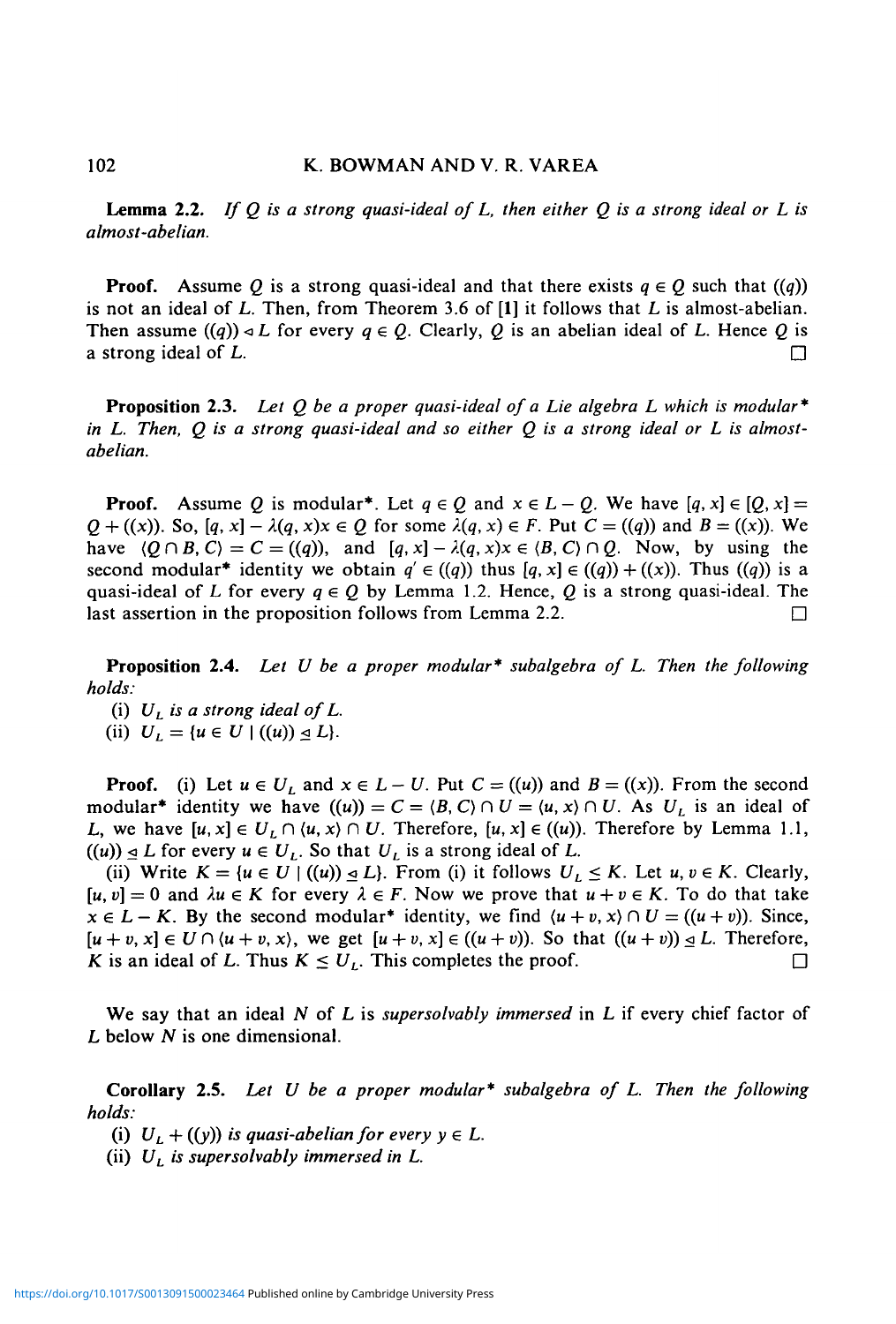## MODULARITY\* IN LIE ALGEBRAS 103

### **3. The solvable case**

In this section we determine modular and modular\* subalgebras in solvable Lie algebras *L* over any field. First we consider the case when *L* is supersolvable. In this case we obtain that if a non-ideal of *L* is modular\* then L is almost-abelian. Then, by using results of the previous section we will be able to prove that if a solvable Lie algebra *L* has a non-ideal, modular and modular<sup>\*</sup> subalgebra then it is almost-abelian. From this it is easy to obtain that if a maximal subalgebra of  $L$  satisfies the modular<sup>\*</sup> identities then *L* is almost-abelian and that every modular\* subalgebra of any solvable Lie algebra is quasi-abelian. The results in this section will be used in the next section.

We begin with the following

**Lemma** 3.1. *Let L be any Lie algebra and let U be modular\* in L. Then for every*  $x \in L-U$  and  $0 \neq u \in U$ , the subalgebra  $((x))$  is maximal in  $\langle u, x \rangle$ .

**Proof.** Let M be a maximal subalgebra of  $\langle u, x \rangle$  containing  $(\langle x \rangle)$ . By using the second modular\* identity, we obtain

$$
((u)) = \langle U \cap ((x)), u \rangle = \langle u, x \rangle \cap U.
$$

This yields,  $U \cap M \leq U \cap \langle u, x \rangle = (\langle x \rangle)$ . Since  $M \neq \langle u, x \rangle$ , it follows  $u \notin M$ . Hence,  $U \cap M = 0$ . Now, by using the first modular<sup>\*</sup> identity, we obtain

$$
\langle U, x \rangle \cap M = M = \langle x, U \cap M \rangle = ((x)).
$$

Hence,  $((x))$  is maximal in  $\langle u, x \rangle$ .

**Theorem 3.2.** *Let L be supersolvable over any field and let U be a proper modular\* subalgebra of L. Then, either U is a strong ideal of L or L is almost-abelian.*

**Proof.** We want to prove that U is a quasi-ideal of L. First take  $u \in U$  and  $x \in L - U$ . By Lemma 3.1,  $((x))$  is maximal in  $\langle u, x \rangle$ . As  $\langle u, x \rangle$  is supersolvable, we have that  $((x))$  has codimension one in  $(u, x)$ . Therefore  $[u, x] \in ((u)) + ((x))$ . Therefore U is a quasi-ideal of L by Lemma 1.2. Then the result follows from Proposition 2.3.  $\Box$ 

Now we can determine the solvable Lie algebras having a modular and modular<sup>\*</sup> subalgebra.

**Theorem 3.3.** *Let L be solvable over any field F. Let U be a proper subalgebra of L which is modular and modular\* in L. Then either U is a strong ideal or L is almostabelian.*

**Proof.** If *U<L,* then *U* is a strong ideal by Proposition 2.4. Suppose then *U* is not an ideal of L. Since *U* is modular in L, by Corollary 1.2 of **[14]** it follows that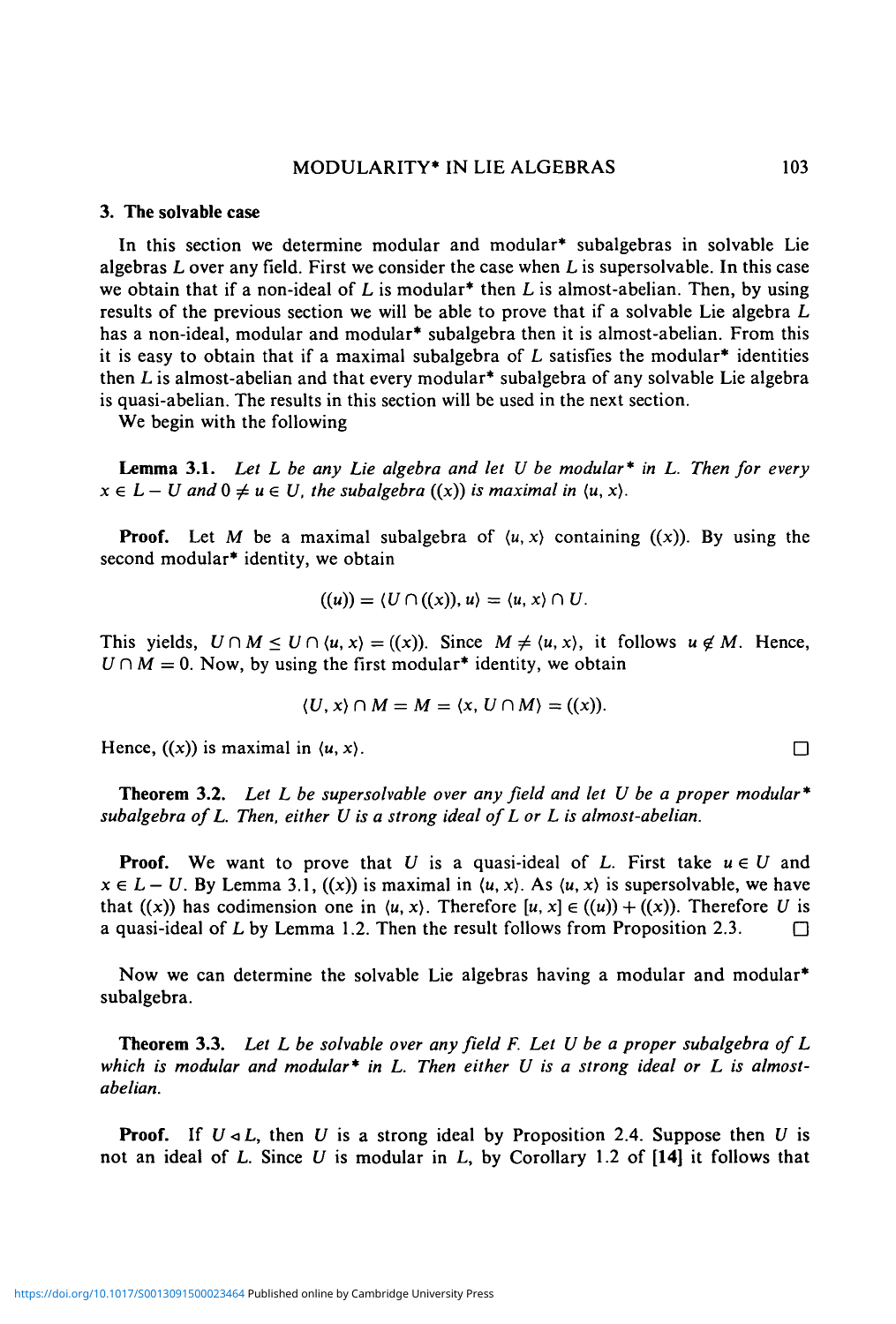## 104 K. BOWMAN AND V. R. VAREA

 $L/U_L$  is almost-abelian. As U is modular<sup>\*</sup> in L, by Corollary 2.5(ii) it follows that *UL* is supersolvably immersed in *L.* Then we have that every chief factor of *L* has dimension one. So, *L* is supersolvable. Therefore, by Theorem 3.2 it follows that L is almost-abelian. •

Next we determine the solvable Lie algebras having a maximal subalgebra which is modular\*.

**Corollary 3.4.** *Let L be solvable over any field. Then the following are equivalent:*

- (i) *L has a maximal subalgebra which is modular\* in L.*
- (ii) *The lattice* £(L) *of all subalgebras of L is modular.*
- (iii) *L is quasi-abelian.*

**Proof,** (i) implies (iii): Suppose that M is maximal and modular\* in *L.* Then, we have that *M* is also modular in *L.* Therefore, by Theorem 3.3, either M is a strong ideal or L is almost-abelian. In the former case, we have dim  $L/M = 1$  and by Corollary 2.5 it follows that L must be quasi-abelian. Clearly, (iii) implies (ii). If  $\mathcal{L}(L)$ is modular, then every subalgebra of  $L$  is modular and modular<sup>\*</sup> in  $L$ . So, (ii) implies (i). The proof is complete.  $\Box$ 

As an immediate consequence of the above corollary we have

**Corollary 3.5.** *Let L be solvable over any field. Then every proper subalgebra of L which is modular\* in L is quasi-abelian.*

**Proof.** Suppose that *U < L* is modular\* in L. Take a subalgebra *M* of *L* containing *U* such that *U* is maximal in *M.* Then, by Corollary 3.4, *M* is quasi-abelian. Therefore, *U* is quasi-abelian too.  $\Box$ 

#### **4. The non-solvable case**

In this section we consider the case when the Lie algebra *L* is nonsolvable over a field F with char(F)  $\neq$  2, 3. We obtain that if L has a non-ideal, modular and modular<sup>\*</sup> subalgebra then every proper subalgebra of  $L$  is one dimensional (such a Lie algebra is called a  $\mu$ -algebra). Then, by using results of the previous sections, it is easy to prove that if  $L$  has a maximal subalgebra satisfying the modular<sup>\*</sup> identities then  $L$  must be a  $\mu$ -algebra and that every modular<sup>\*</sup> subalgebra of any Lie algebra is quasi-abelian.

The proof of the main result depends heavily on results on supersimple Lie algebras which appear in **[12]** and **[18].** A Lie algebra *L* is said to be *supersimple* if every subalgebra of L of dimension greater than one is simple. Every  $\mu$ -algebra is supersimple. More generally, a Lie algebra of dimension greater than one is supersimple if and only if it has no two dimensional subalgebras (Proposition 3.2 of [12]). If char(F)  $\neq$  2, 3 and if L is supersimple, then for each  $0 \neq x \in L$  there exists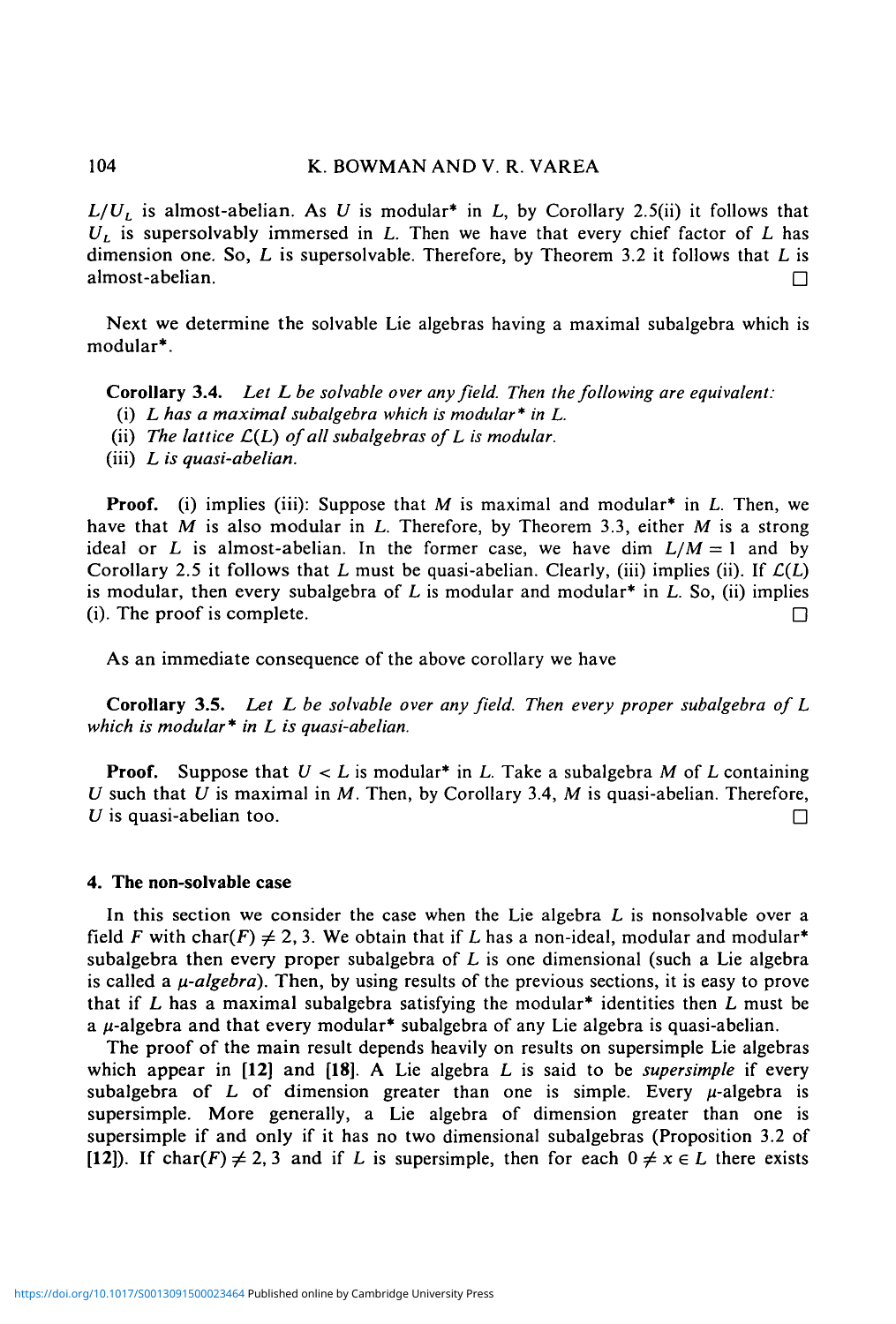$y \in L$  such that  $L = \langle x, y \rangle$  (Theorem 4 of [18]). We recall that for perfect fields of characteristic different from two or three, the only supersimple Lie algebras are the three dimensional non-split simple (it follows from Proposition 1 of [6]).

First we consider core-free, modular and modular\* subalgebras of a nonsolvable Lie algebra L. More generally, we give the following

**Lemma 4.1.** *Let L be a Lie algebra over an arbitrary field F. Let U be a core-free* subalgebra of L such that  $\langle u, z \rangle$  is either two dimensional or a  $\mu$ -algebra for every  $0 \neq u \in U$  and  $z \in L-U$ . Then one of the following holds:

(i) *L is almost-abelian.*

(ii)  $\langle u, z \rangle$  *is a*  $\mu$ *-algebra for every*  $0 \neq u \in U$  *and*  $z \in L - U$ *.* 

**Proof.** Pick  $0 \neq u \in U$ . Suppose that  $\langle u, z \rangle$  is two dimensional for every  $z \in L - U$ . Then  $[u, z] \in ((u)) + ((z))$ . Hence  $((u))$  is a quasi-ideal of L by Lemma 1.2. As U is corefree,  $((u))$  is not an ideal of L. So, by  $[1]$  it follows that L is almost-abelian. Now suppose that there exist  $x, z \in L - U$  such that  $\langle x, u \rangle$  is two dimensional and  $\langle u, z \rangle$ is a  $\mu$ -algebra. Write  $Q = \langle x, u \rangle$  and  $T = \langle u, z \rangle$ . We have  $Q \cap T = ((u))$ . Let us first suppose  $((u)) \triangleleft Q$ . Then  $[x, u] = \alpha u$  where  $\alpha \in F$ . Since  $[x + z, u] = \alpha u + [z, u]$  and since  $[x + z, u] \in \langle x + z, u \rangle$ , we have  $[z, u] \in \langle x + z, u \rangle$ . So,  $\langle u, [z, u] \rangle = T \le \langle x + z, u \rangle$ . This yields that  $(x + z, u)$  has dimension greater than two. Then,  $(x + z, u)$  must be a  $\mu$ -algebra. Therefore,  $T = \langle x + z, u \rangle$ . But then we have  $x \in T$  and so  $Q \leq T$ , which is a contradiction. Now suppose that  $((u))$  is not an ideal of Q. Let  $q \in Q$ such that  $((q)) \triangleleft Q$ . Then  $[q, u] = \beta q$  where  $\beta \in F$  and  $((u)) \neq ((q))$ . We have  $[q + z, u] = \beta q + [z, u] \in \langle q + z, u \rangle$ . This yields

$$
-\beta z - [u, z] = -\beta z + [z, u] = \beta q + [z, u] - \beta (q + z) \in \langle q + z, u \rangle.
$$

So that,  $0 \neq \beta z + [u, z] \in \langle q + z, u \rangle$ . Since  $\beta z + [u, z] \notin ((u))$ , we have  $T = \langle \beta z + [u, z], u \rangle \leq$  $(q + z, u)$ . Therefore,  $(q + z, u)$  has dimension greater than 2. It follows that  $(q + z, u)$ must be a  $\mu$ -algebra. Hence  $T = \langle q + z, u \rangle$ . This yields,  $q \in T \cap Q = ((u))$ , which is a contradiction. We deduce that either *L* is almost-abelian or  $\langle u, z \rangle$  is a  $\mu$ -algebra for every  $0 \neq u \in U$  and  $z \in L - U$ .

**Proposition 4.2.** Let F be any field of characteristic different from two or three and *let L be a non-solvable Lie algebra. Assume that U is a proper core-free, modular and modular\* subalgebra of L. Then L is a \i-algebra.*

**Proof.** Let us first suppose dim  $U = 1$ . Write  $U = ((u))$ . In the case when F is perfect, then Theorem 2.2 of **[13]** applies and L is three dimensional non-split. In the case when *F* is not perfect we need to make a slight variation of the proof of that theorem by using results of **[17]** and **[18]. In** the proof of Theorem 2.2 of [13] it is proved that *L* has no two dimensional abelian subalgebras. Now we prove that L has no two dimensional nonabelian subalgebras either. Before that we claim that *U* satisfies the conditions in Lemma 4.1. Let  $0 \neq u \in U$  and  $z \in L-U$ . Since *U* is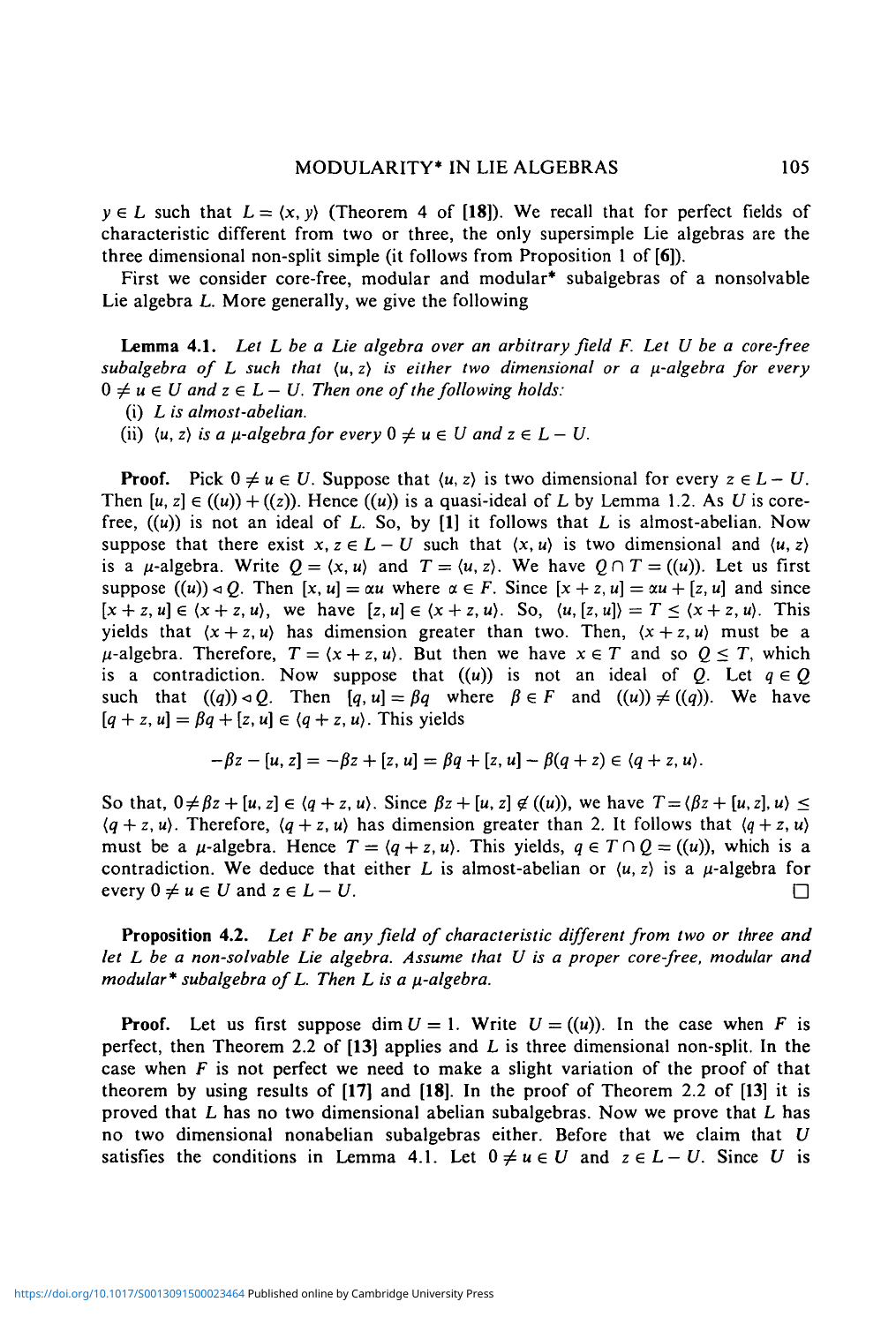modular in L we have that U is maximal and modular in  $\langle u, z \rangle$  (see [2]). Then we get that  $\langle u, z \rangle$  is either two dimensional or a  $\mu$ -subalgebra (see the proof of Theorem 2.2 of [13]). Thus Lemma 4.1 applies and  $\langle u, z \rangle$  is a  $\mu$ -algebra for every  $0 \neq u \in U$  and  $z \in L - U$ . Suppose that S is a two dimensional nonabelian subalgebra of L. Let  $x \in S$ such that  $((x)) \triangleleft S$ . Since U is self-normalizing,  $U \neq ((x))$ . Then  $(u, x)$  is a  $\mu$ -algebra and  $U < \langle u, x \rangle < \langle u, S \rangle$ . We can suppose without loss of generality that  $\langle u, S \rangle = L$ . Let  $0 \neq N$  be an ideal of L. Pick  $0 \neq y \in N$ . We have that  $\langle U, y \rangle \cap N$  is a nonzero ideal of  $(U, y)$ . Since  $(U, y)$  is simple, it follows  $U \leq N$ . But since U is self-normalizing in L (see [2]), we get  $N = L$ . Therefore, L is simple. By the modularity of U it follows that S is maximal in L. Since  $\langle u, x \rangle$  is a  $\mu$ -algebra we have that x is not ad-nilpotent. This yields that *S* coincides with the Fitting null component of ad *x,* which contradicts Proposition 1.9 of [17]. Therefore *L* has no two dimensional subalgebras and hence *L* is supersimple (Proposition 3.2 of [12]). As char(F)  $\neq$  2, 3, by Theorem 4 of [18] there exists  $z \in L$  such that  $L = \langle u, z \rangle$ . We conclude that L is a  $\mu$ -algebra.

Next we prove that *U* must be one dimensional. Assume dim *U* > 1. Let *L* be a counterexample of minimal dimension. By Proposition 2.3 and Lemma 2.1, *U* is selfnormalizing. So, by the minimality of L we have that *U* is a maximal subalgebra of L. Now we claim that *U* is supersimple. To do that we prove that *U* has no two dimensional subalgebras. Suppose that *S* is a two dimensional subalgebra of *U* and let *u, u'* be a basis for S with  $[u, u'] = \alpha u$  where  $\alpha \in F$ . Let  $z \in L - U$ . By the second modular<sup>\*</sup> identity we have  $((u)) = U \cap (u, z)$ . Now from the modularity of U it follows that  $((u))$  is modular in  $\langle u, z \rangle$ . So, by Theorem 2.2 of [13] it follows that  $\langle u, z \rangle$  is two dimensional or a  $\mu$ -algebra. So, by Lemma 4.1,  $\langle u, z \rangle$  is a  $\mu$ -algebra for every  $0 \neq u \in U$ and  $z \in L - U$ . On the other hand, we have

$$
[u, u' + z] = [u, u'] + [u, z] = \alpha u + [u, z] \in \langle u, u' + z \rangle.
$$

This yields  $\langle u, [u, z] \rangle \le \langle u, u' + z \rangle$ . As  $\langle u, z \rangle$  and  $\langle u, u' + z \rangle$  are both  $\mu$ -algebras, we have  $\langle u, z \rangle = \langle u, [u, z] \rangle = \langle u, u' + z \rangle$ . This yields  $u \in \langle u, z \rangle \cap U = ((u))$ , which is a contradiction. Therefore, *U* has no two dimensional subalgebras. The claim is proved.

For perfect fields of characteristic different from two or three, every supersimple subalgebra is three dimensional non-split simple. So by Theorem 1.5 of [15] we have  $U \triangleleft L$  which is a contradiction. For arbitrary fields, we need to work more.

Next we prove that *L* is also supersimple. Assume not. Then by [12], L has a subalgebra *Q* of dimension two. Since *U* is supersimple, *S* is not contained in *U.* Since *U* is maximal and modular, we have  $U \cap Q \neq 0$ . Take  $0 \neq u \in U \cap Q$  and  $x \in Q$ ,  $x \notin U$ . We have that  $\langle u, x \rangle$  is two dimensional. By Lemma 1, it follows that L is almost-abelian which is a contradiction. Now take any  $0 \neq u \in U$ . As char(F) = 2, 3 and *L* is supersimple, Theorem 4 of [18] applies and there exist an element  $v \in L-U$ such that  $L = \langle u, v \rangle$ . But then we have  $\langle U \cap ((v)), u \rangle = ((u))$  whereas  $\langle v, u \rangle \cap U = L$  and so the second modular\* identity does not hold for *U.* This contradiction shows that  $dim U = 1$  and hence the result.  $\Box$ 

Theorem 4.3. *Let F be any field of characteristic different from two or three. Let U*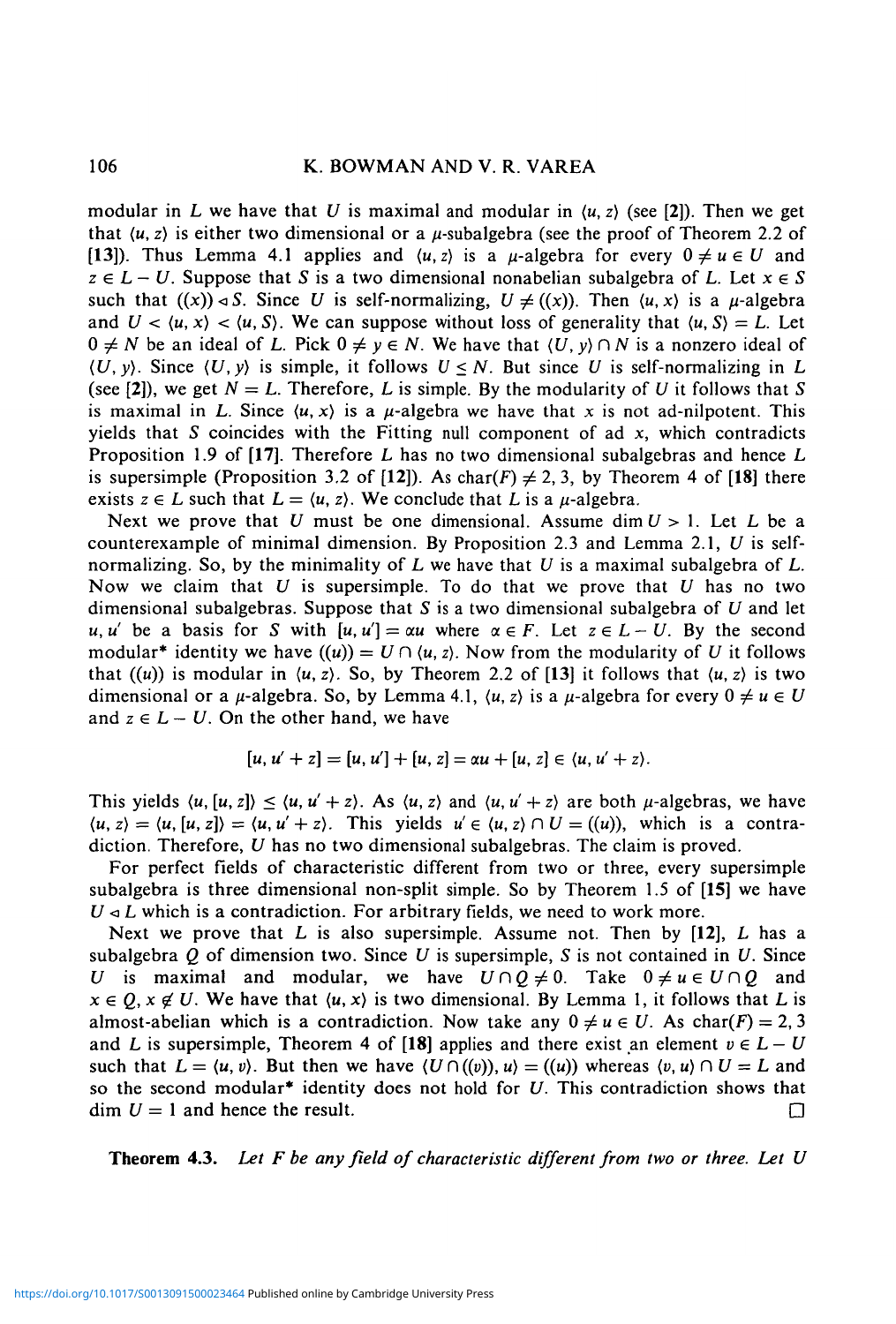*be a proper modular and modular\* subalgebra of a non-solvable Lie algebra L. Then*  $e$ *ither U is a strong ideal or L is a*  $\mu$ *-algebra.* 

**Proof.** If *U* is an ideal of L, then *U* is a strong ideal of L by Proposition 2.4. Then suppose that U is not an ideal of L. We have that  $U/U_L$  is a core-free, modular and modular<sup>\*</sup> subalgebra of  $L/U_L$ . Then, by Proposition 4.2, it follows that  $L/U_L$  is a  $\mu$ -algebra. Assume  $U_L \neq 0$ . By Corollary 2.5,  $U_L$  is abelian and it is supersolvably immersed in L. Thus we may suppose without loss of generality that dim  $U_L = 1$ . Put  $U_L = ((a))$ . Let  $u \in U - ((a))$  and  $z \in L - U$ . By the second modular<sup>\*</sup> identity we have  $((u)) = U \cap (u, z)$ . This yields  $U_L \not\leq (u, z)$ . Since  $L/U_L$  has no proper subalgebras of dimension greater than one,  $L = U_L + \langle u, z \rangle$ . Therefore,  $\langle u, z \rangle$  is a  $\mu$ -algebra for every  $u \in U - ((a))$  and  $z \in L-U$ . On the other hand, we have that *u, z* and  $[u, z]$  act as scalars on U<sub>l</sub> by Proposition 2.4 and Lemma 2.1. Thus  $[u, a] = \lambda a$ ,  $[z, a] = \theta a$  and  $[[u, z], a] = \rho a$  where  $\lambda, \theta, \rho \in F$ . By the Jacobi identity, we have  $\rho a = [[u, z], a] =$  $[u, [z, a]] + [[u, a], z] = \theta[u, a] + \lambda[a, z] = 0$ . Put  $y = [u, z]$ . We see that  $\langle u, z \rangle = \langle u, y \rangle$  and that  $\langle a + u, y \rangle$  is a  $\mu$ -algebra. Moreover we have  $[u, y] = [a + u, y] \in \langle y, a + u \rangle$ . This yields,  $\langle u, y \rangle = \langle y, [y, u] \rangle \le \langle a + u, y \rangle$  and hence  $\langle a + u, y \rangle = \langle u, y \rangle$ . So,  $a \in \langle u, y \rangle = \langle u, z \rangle$ , which is a contradiction. Thus  $U_L = 0$  and L is a  $\mu$ -algebra. The proof is complete.  $\Box$ 

**Corollary 4.4.** Let F be a perfect field of characteristic  $\neq 2, 3$ . Let U be a modular *and modular\* subalgebra of a non-solvable Lie algebra L. Then either U is a strong ideal or L is three dimensional non-split simple.*

Now we are able to determine the nonsolvable Lie algebras having a maximal subalgebra which is modular\*.

**Corollary** 4.5. Let F be of characteristic  $\neq 2, 3$ . For a nonsolvable Lie algebra L the *following are equivalent:*

(i) *L has a maximal subalgebra which is modular \* in L.*

(ii)  $L$  is a  $\mu$ -algebra.

**Proof.** (i) implies (ii): Suppose M is a maximal subalgebra of L which is modular<sup>\*</sup> in L. We have that *M* is also modular in *L..* So, by Theorem 4.3 it follows that either M is a strong ideal, or L is a  $\mu$ -algebra. In the former case, since M is maximal we have that *L* is quasi-abelian by Corollary 2.5, which is a contradiction.

Clearly, (ii) implies (i).  $\Box$ 

As an immediate consequence of the above corollary and Corollary 3.5 we have

**Corollary 4.6.** Let F be of characteristic  $\neq 2, 3$ . Then every proper subalgebra of a *Lie algebra L which is modular\* must be quasi-abelian.*

**Proof.** Let *U < L* be modular\* in *L.* Take a subalgebra *S* of L containing *U* such that *U* is maximal in *S.* If *S* is solvable, then by Corollary 3.5 we have that *U* is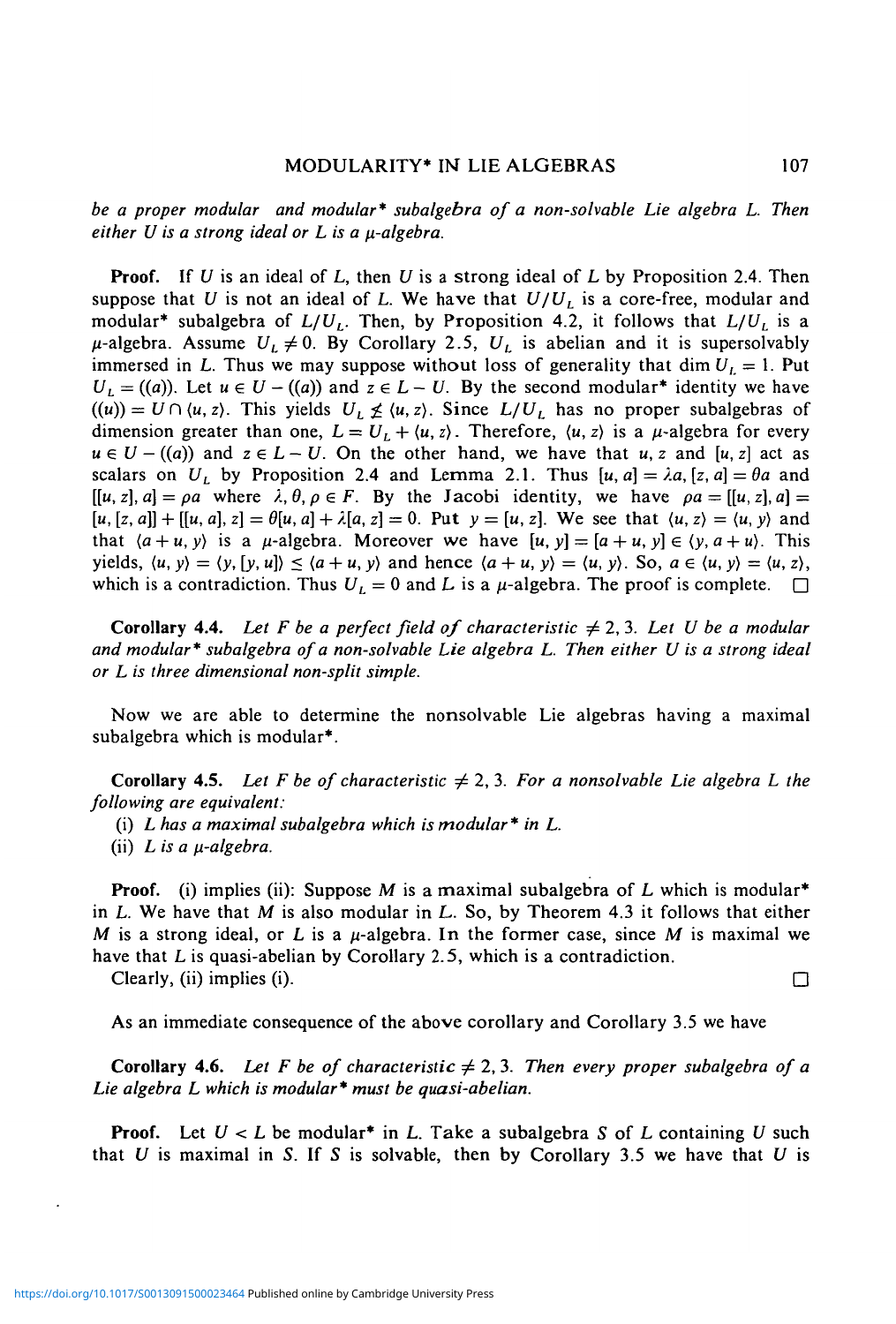### 108 K. BOWMAN AND V. R. VAREA

quasi-abelian. If S is nonsolvable, then by Corollary 4.5 it follows that S is a  $\mu$ -algebra and so dim  $U = 1$ . The proof is complete.

### 5. Lie Algebras all of whose maximal subalgebras are modular\*

In this section the ground field is an arbitrary field.

Theorem 5.1. *Let L be a Lie algebra over any field. The following are equivalent:*

(i) *every maximal subalgebra of L is modular\* in L,*

(ii) *every subalgebra of L is modular\* in L,*

(iii) *every subalgebra of L is modular in L,*

(iv) *the lattice C(L) of all subalgebras of L is modular.*

**Proof.** (i) implies (ii): By hypothesis, every maximal subalgebra of  $L$  is modular<sup>\*</sup> in *L.* By the *height* h(S) of a subalgebra *S* of L, we mean the minimum length *h* of chains

$$
S = M_h < M_{h-1} < \ldots < M_1 < M_0 = L
$$

such that  $M_i$  is maximal in  $M_{i-1}$  for every  $1 \le i \le h$ . If  $h(S) = 1$ , then U is maximal in *L.* So *U* is modular\* in *L.* We proceed by induction on *h.* Then suppose that every subalgebra of L having height less than or equal to  $h - 1$  is modular<sup>\*</sup> in L and let S be a subalgebra of L such that  $h(S) = h$ . Pick  $x \in M_{h-2}$ ,  $x \notin M_{h-1}$ . Put  $B = ((x))$ ,  $C = S$ and  $U = M_{h-1}$ . We have  $U \cap B = 0$  and so  $\langle U \cap B, C \rangle = C = S$ . Also, we have  $h(U) \leq h - 1$  and so U is modular<sup>\*</sup> in L, by the inductive hypothesis. By the second modular<sup>\*</sup> identity, it follows that  $\langle B, C \rangle \cap U = S$ . Now take a maximal subalgebra T of  $M_{h-2}$  containing  $\langle B, C \rangle$ . We see that  $h(T) \leq h - 1$  and so T is modular<sup>\*</sup> in L. Moreover, we have  $S \leq T \cap M_{h-1} \leq M_{h-1}$ . Since *S* is maximal in  $M_{h-1}$ , this yields either  $S = T \cap M_{h-1}$  or  $M_{h-1} \leq T \leq M_{h-2}$ . In the former case, we find that *S* is modular<sup>\*</sup> in L since so are T and  $M_{h-1}$  ([3, Lemma 2.3]). In the latter case, we have  $T = M_{h-1}$  since  $M_{h-1}$  is maximal in  $M_{h-2}$  and  $T \neq M_{h-2}$ . But then we get  $x \in T \leq M_{h-1}$ , which is a contradiction.

(ii) implies (iii): Let  $U \leq L$ . To show that U is modular in L, we only need to prove that the second modular identity for *U* holds. To do that, take a subalgebra *C* of L containing *U* and any subalgebra *B* of L. By hypothesis, C is modular\* in L. By the second modular<sup>\*</sup> identity for  $C$ , it follows

$$
\langle C\cap B,\,U\rangle=\langle B,\,U\rangle\cap C.
$$

This is just what we needed to prove.

(iii) implies (ii): It is the dual of (ii) implies (iii). Obviously, (iii) and (iv) are equivalent and (ii) implies (i). The proof is complete.  $\Box$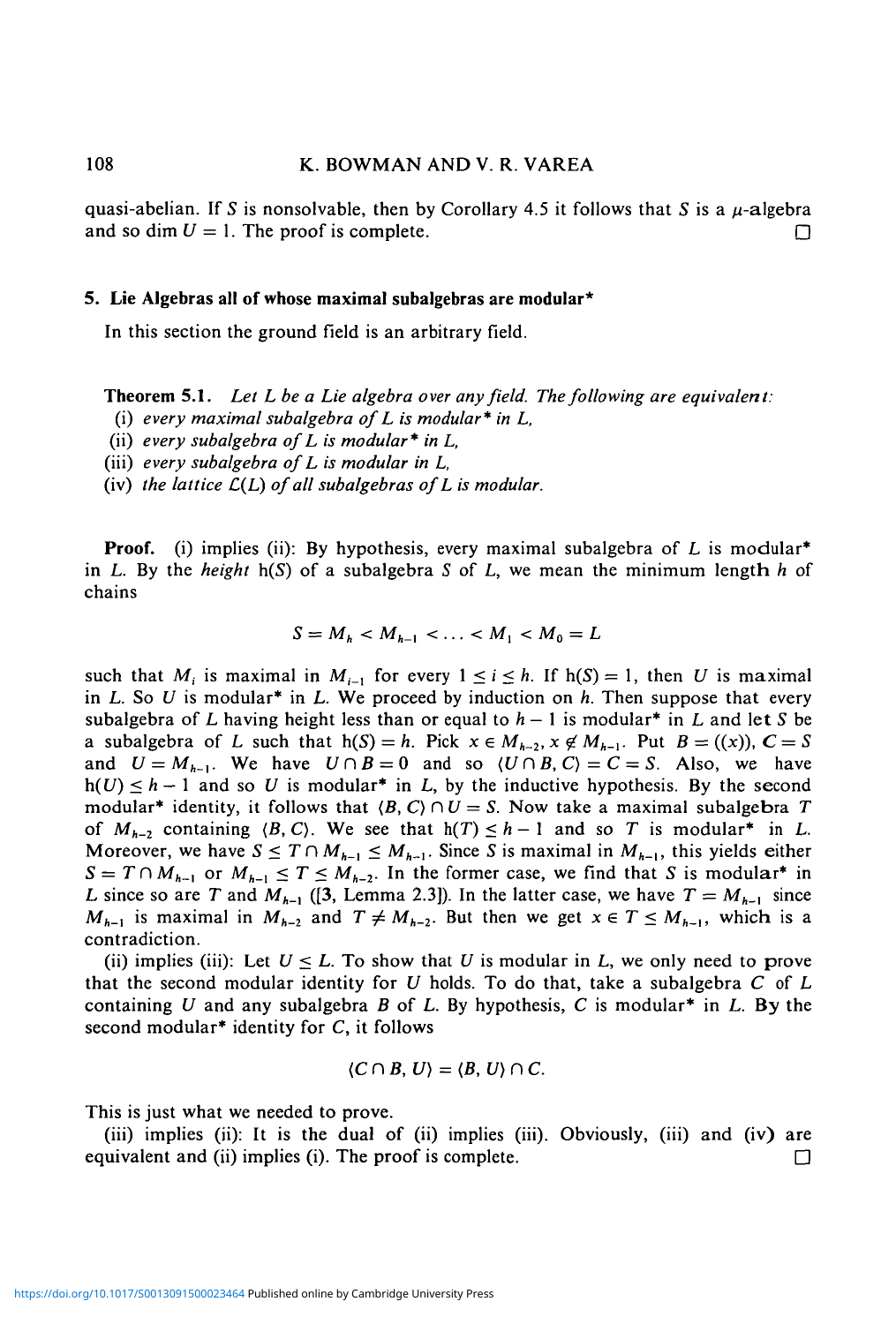### **6. Lie Algebras all of whose minimal subalgebras are modular\***

We recall that in lattice  $\mathcal L$  it said that Y covers X if  $X < Y$  and moreover  $X < Z < Y$  is not satisfied by any Z. A lattice L is called upper semimodular if X covers  $X \cap Y$  then  $X \vee Y$  covers *Y*.

By Lemma 2.12 of [3], a minimal subalgebra *A* of L is modular\* if and only if *S* is maximal in  $\langle S, A \rangle$  for every subalgebra *S* of *L* such that  $A \cap S = 0$ . It follows that if every minimal subalgebra of L is modular<sup>\*</sup> the the lattice  $\mathcal{L}(L)$  is upper semimodular, by a known result of lattice theory (see [10]).

When char(F)  $\neq$  2, 3, the subalgebra lattice of a Lie algebra is upper semimodular if and only if it is modular (see [18]). For fields of characteristic three, the above result is not true in general. Indeed, the example given by Gein in [6, Example 2] shows a Lie algebra over a certain perfect field of characteristic three whose subalgebra lattice is upper semimodular but not modular.

**Acknowledgements.** The authors would like to thank the referee for his suggestions and comments.

### REFERENCES

1. R. K. AMAYO, Quasi-ideals of Lie algebras I, *Proc. London Math. Soc.* (3) 33, (1976), 28-36.

2. R. K. AMAYO, and J. SCHWARZ, Modularity in Lie algebras, *Hiroshima Math. J.* 10 (1980), 311-332.

3. K. BOWMAN and D. A. TOWERS, Modularity conditions in Lie algebras, *Hiroshima Math. J.* 19 (1989), 333-346.

4. A. G. GEIN, Semimodular Lie algebras, *Sibirsk. Mat. Z.* 17 (1976), 243-248 (translated in *Siberian Math. J.* 17 (1976), 243-248).

5. A. G. GEIN, Projections of solvable Lie algebras,*Ural Gos. Univ. Math. Zap.* 10 (1976), 3-15.

6. A. G. GEIN, Modular rule and relative complements in the lattice of subalgebras of a Lie algebra, *Soviet Math.* 31 (1987), 22-32; translated from *Izv. Vyssh. Uchebn. Zaved. Mat.* 83 (1987), 18-25.

7. A. G. GEIN, On modular subalgebras of Lie algebras, *Ural Gos. Univ. Mat. Zap.* 14 (1987), 27-33.

8. B. KOLMAN, Semi-modular Lie algebras, *J. Sci. Hiroshima Univ. Ser. A-I* 29 (1965), 149-163.

9. A. LASHKI, On Lie algebras with modular lattices of subalgebras, *J. Algebra* 99 (1986), 80-86.

10. F. MAEDA and S. MAEDA, *Theory of Symmetric Lattices* (Springer-Verlag, Berlin, 1970).

11. D. A. TOWERS, Lie Algebras whose maximal subalgebras are modular\*, *Algebras, Groups Geom.* 12 (1995), 89-98.

12. V. R. VAREA, Lie algebras none of whose Engel subalgebras are in intermediate position, *Comm. Algebra* IS (1987), 2529-2543.